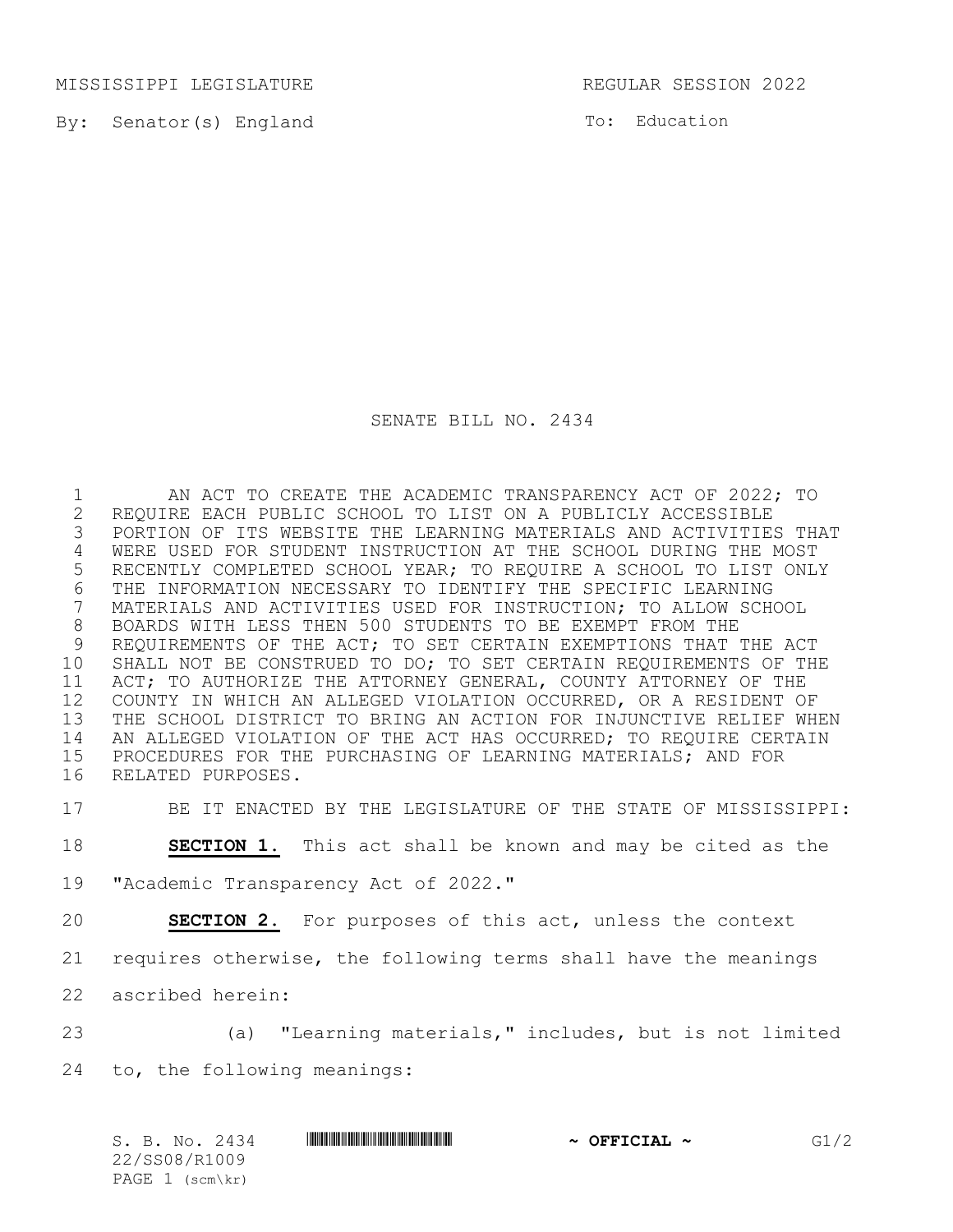(i) Textbooks, reading materials, videos, digital materials, websites and other online applications; and

 (ii) Works created by a teacher or staff member employed under the authority of the school's governing board, including syllabi, outlines, handouts, presentations and audio or video materials.

(b) "Used for student instruction" means:

 (i) Assigned, distributed or otherwise presented to students in any course for which students receive academic credit or in any educational capacity in which participation of the student body is required by the school or in which a majority of students in a given grade level participate.

 (ii) Any materials which students are required to select, if the available selection is restricted to specific titles.

 (c) "Activities," includes, but is not limited to, the following meanings: assemblies, guest lectures or other educational events facilitated by the institution's staff, including those conducted by outside individuals or organizations, excluding student presentations.

 **SECTION 3.** (1) Each public school in this state shall prominently list on a publicly accessible portion of its website by July 1, 2023, the following information:

 (a) The learning materials and activities that were used for student instruction at the school during the most

S. B. No. 2434 \*SS08/R1009\* **~ OFFICIAL ~** 22/SS08/R1009 PAGE 2 (scm\kr)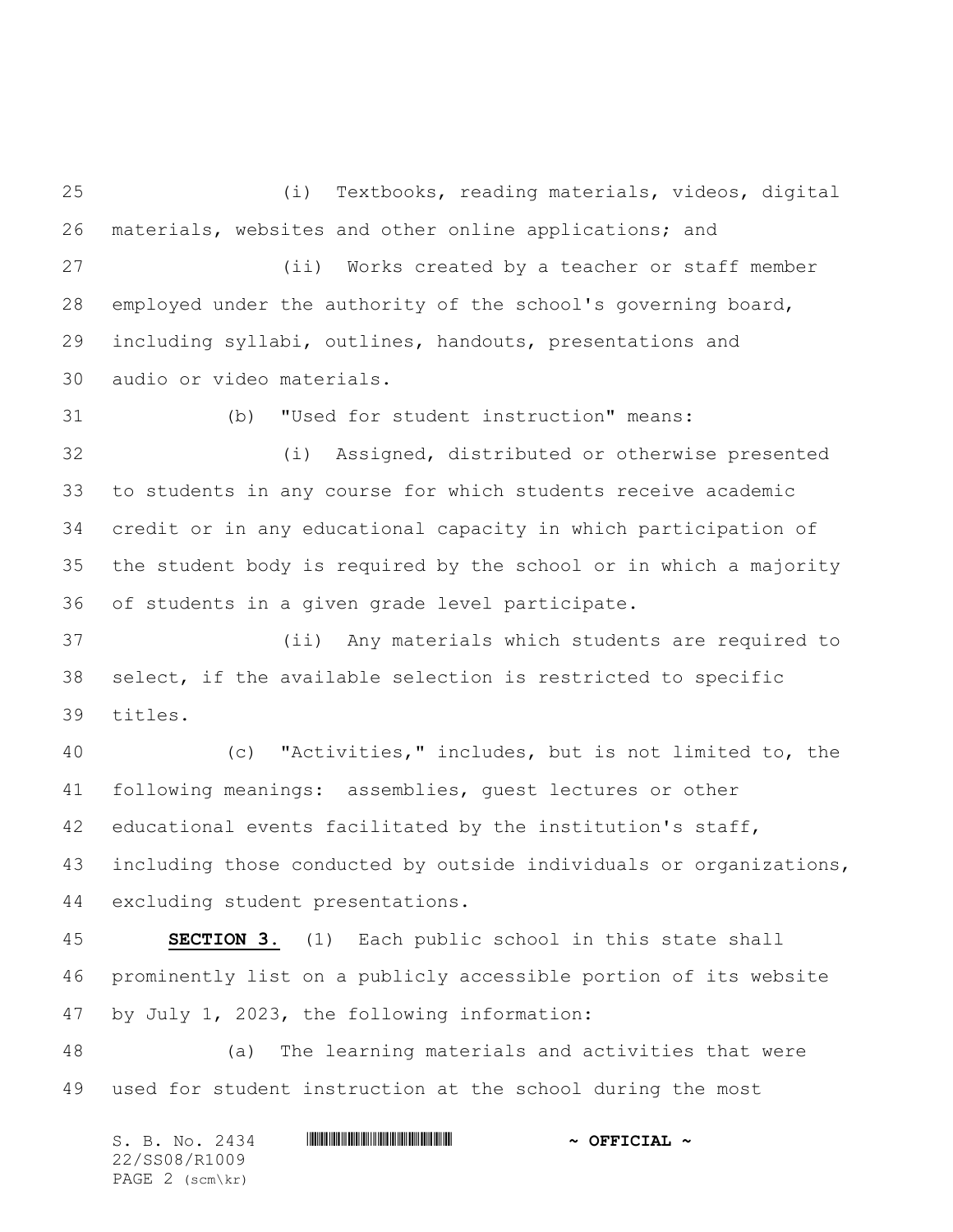recently completed school year, organized at a minimum by subject area and grade.

 (b) Any procedures in effect for the documentation, review, or approval by the principal, administrators or other teachers regarding the learning materials and activities used for student instruction at the school.

 (2) A school shall be required to list only the information necessary to identify the specific learning materials and activities used for instruction, including the title and the author, organization or internet address associated with each material and activity.

 (3) A school shall not be required to list learning materials and activities pursuant to this section under any of the following circumstances:

 (a) If the school's governing board is responsible for the operation of schools with fewer than five hundred (500) students cumulatively; and

 (b) If the materials or activities are selected independently by instructors at a school site with fewer than fifty students enrolled.

 (4) Each school with a catalog or documented inventory of the resources available to students in its school library shall post on a publicly accessible portion of its website the listing of available resources.

22/SS08/R1009 PAGE 3 (scm\kr)

 $S. B. No. 2434$  **. Suppose the suppose of the set of**  $\sim$  **OFFICIAL**  $\sim$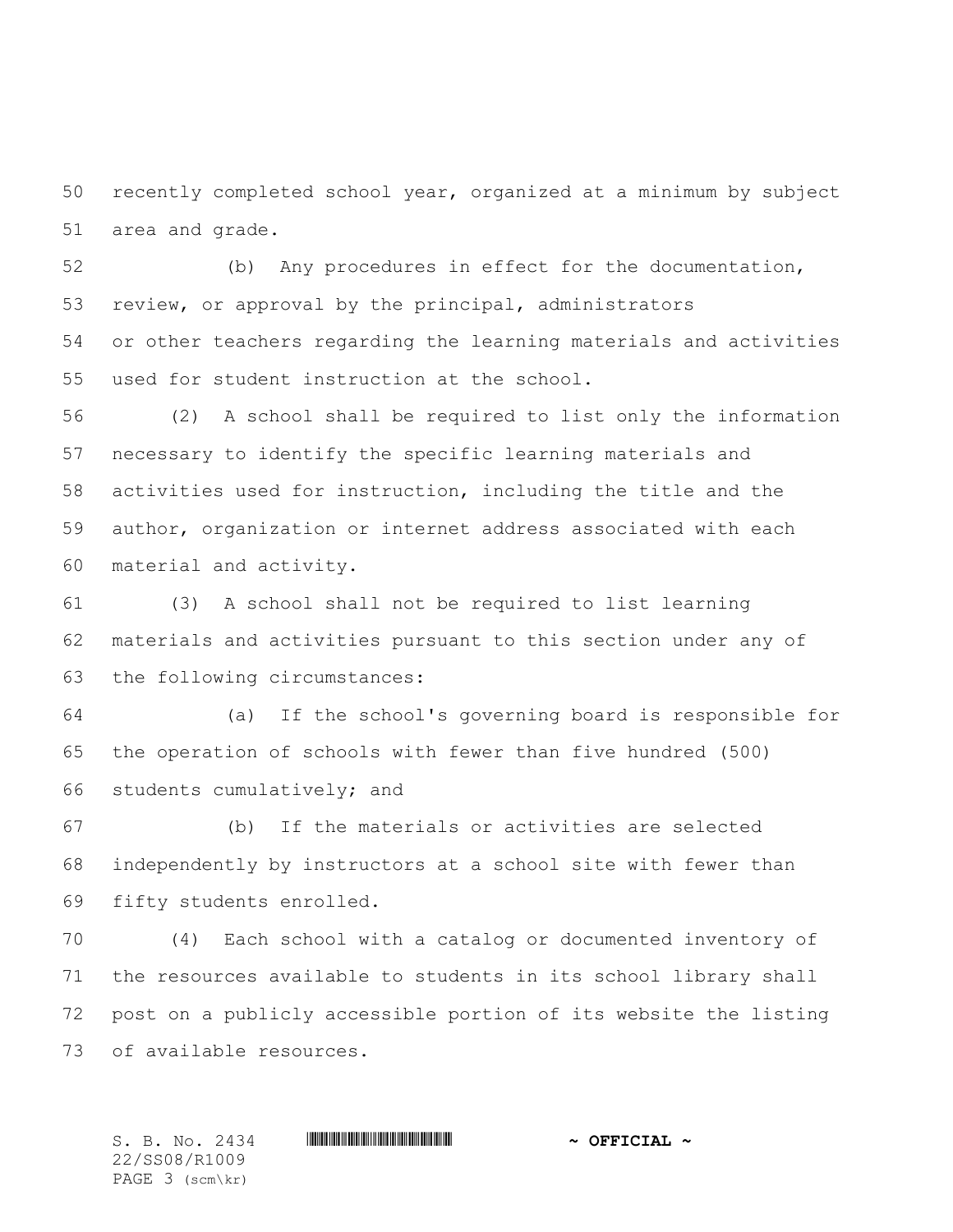(5) This section shall not be construed to require a school to post or distribute a learning material or educational activity in a manner that would constitute an infringement of copyright under federal or state law.

 (6) Nothing in this section shall be construed to require either:

 (a) The digital reproduction of the materials themselves, nor

 (b) The separate reporting of individual components of materials produced as a single volume, except that for digital volumes containing works by multiple authors, the school shall provide either a table of contents or internet address that discloses the discreet works and authors contained within the volume.

 **SECTION 4.** (1) To prepare and host the listing of materials 89 and activities pursuant to Section 3 of this act, a school may:

 (a) Post and update the listing of learning materials and activities on an ongoing basis during each school year, provided the listing is completed by July 1 following the completion of the school year.

 (b) Utilize collaborative online document or spreadsheet software that allows multiple authorized users to update or make additions to posted content on an ongoing basis, as long as a link to the listing is publicly accessible via the school website.

 $S. B. No. 2434$  **. Suppose the suppose of the set of**  $\sim$  **OFFICIAL**  $\sim$ 22/SS08/R1009 PAGE 4 (scm\kr)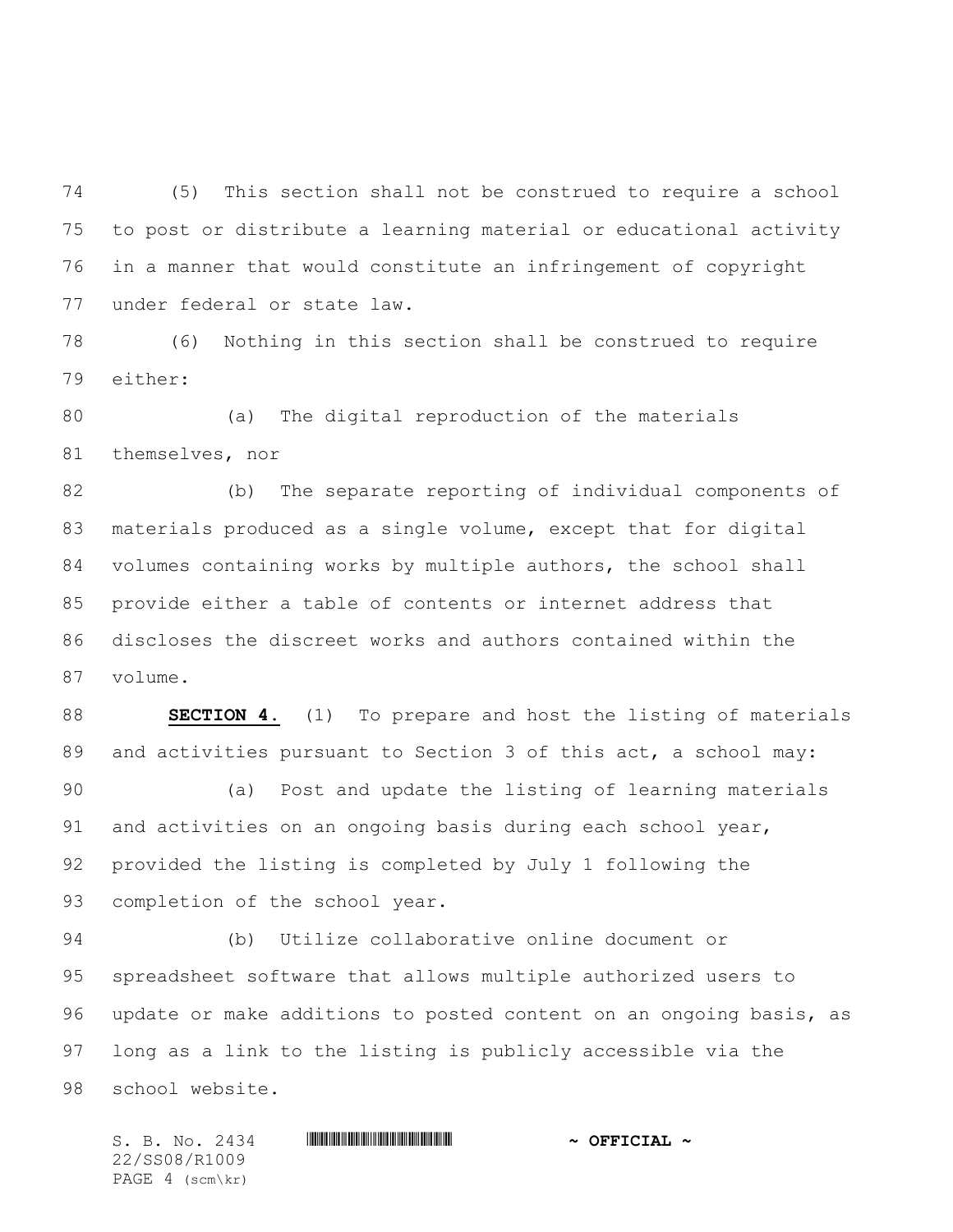(2) The listing of materials for each school year shall remain available via the school website until at least the completion of the following year's listing.

 **SECTION 5.** The Attorney General, the county attorney for the county in which an alleged violation of this section occurred, or a resident of the school district in which the school is located may bring an action for injunctive relief in the circuit court in which the school is located to compel the governing board of the school to bring the school into compliance with this act.

 **SECTION 6.** (1) The school board of the school or any staff employed thereby and acting in the course of their official duties shall not purchase or contract for copyrighted digital learning materials used for student instruction at the school, including the renewal of subscription-based materials for which students are provided individual login credentials or access via electronic personal devices, unless provision is made to allow parents and guardians of enrolled students to review the materials within ten (10) days of the submission of a written request to the school. The means of provision shall include at least one of the following:

 (a) Providing access to the materials at the school site during the school's normal hours of operation within ten (10) days of written request.

 (b) Providing temporary remote access or login credentials to at least one (1) copy of the materials for review

S. B. No. 2434 \*SS08/R1009\* **~ OFFICIAL ~** 22/SS08/R1009 PAGE 5 (scm\kr)